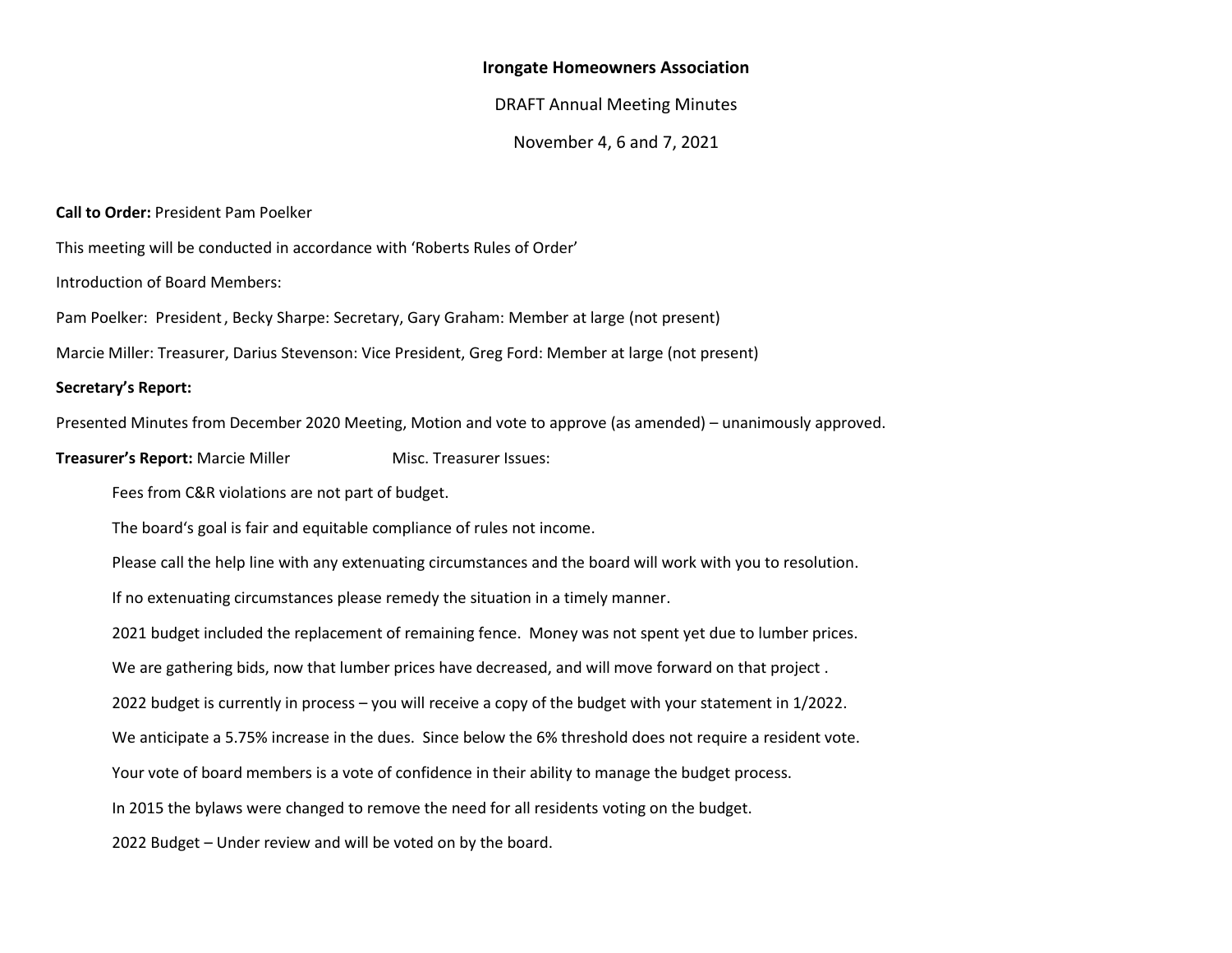| <b>Account</b>                      | <b>Value</b> | % change over<br><b>December 2020</b> | comment                                                       |
|-------------------------------------|--------------|---------------------------------------|---------------------------------------------------------------|
| <b>Current Cash</b>                 | \$61,661.07  | 57% improvement                       | Collection of old dues<br>& fines                             |
| <b>Assessements Still Due</b>       | \$8,508.08   | 44% improvment                        | Collection of old dues<br>& fines                             |
| Misc Fees & Fines                   | \$6,580.00   | 93% increase                          | Consistent application<br>of rules                            |
| Legal Fees/Collections              | \$5,063.32   | 68% improvment                        | Collection of aged<br>legal fees                              |
| <b>Total Accounts</b><br>Receivable | \$20,151.40  | 65% improvement                       | Reduced receivables<br>by collecting current<br>and old items |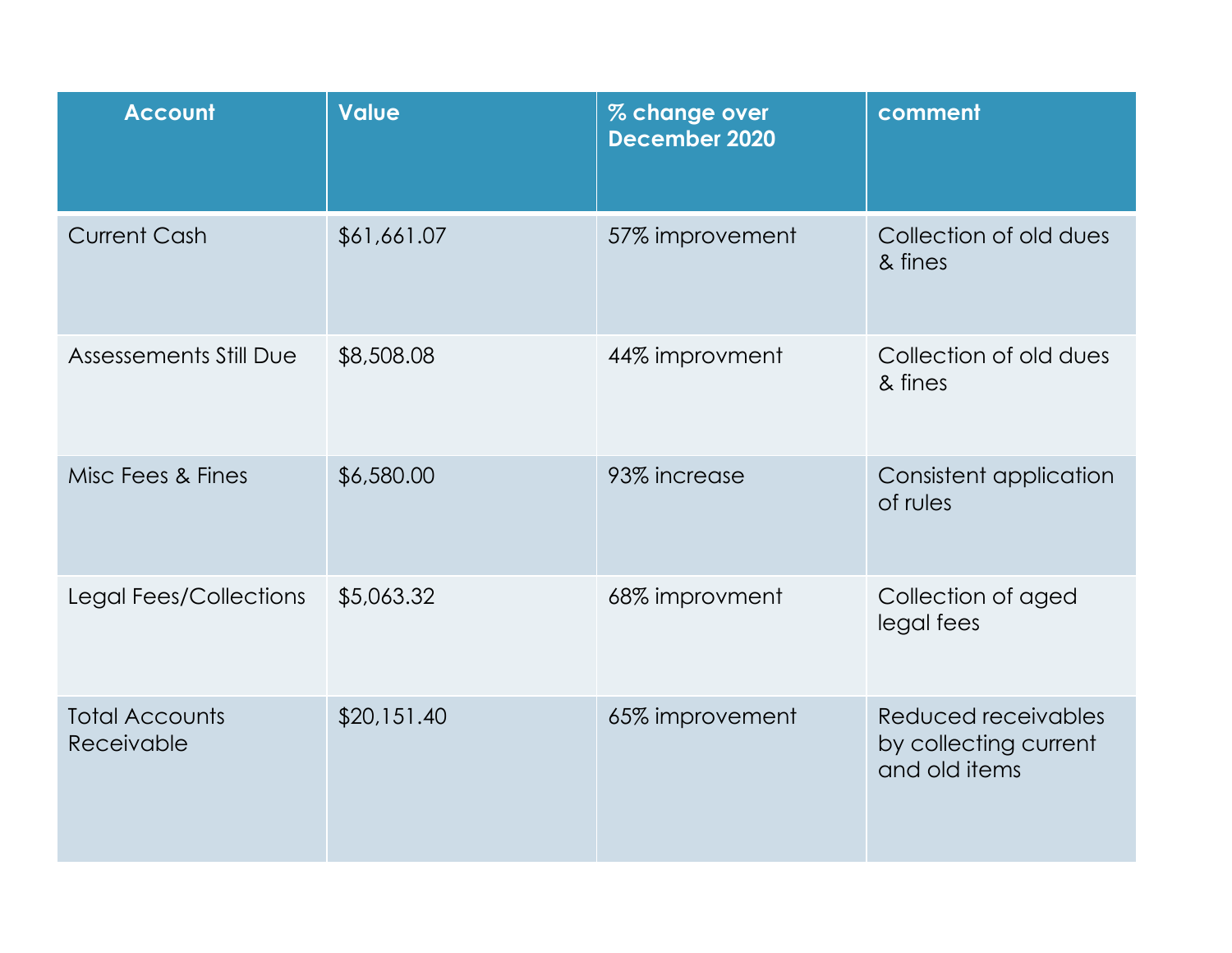Question: Rental properties & HO who park on the road. Is this being addressed by violations committee? Pam: Yes. We now have someone who has taken role of violations chair.

Pam: 7 Homeowners are responsible for about \$14,000 of outstanding accounts and are under some type of collection process.

Marcie: Call the help line or emai[l irongatebod@gmail.com](mailto:irongatebod@gmail.com) if you need to set up a payment plan for dues so that you can avoid late fees. Bills for dues will be mailed out early in January.

Pam: The 2022 budget will include an increase in tree maintenance costs. Our older trees must be maintained due to liability concerns.

# **Violations Report:** Darius Stevenson

Parking on the street at night IS addressed when reported. I am not knocking on doors. I am addressing Covenants and Restrictions as written and interpreted by the BOD. There are no designated times for inspections but I usually go around at least once a week. Contrary to what has been said on facebook I never go on to a homeowner's property to inspect. I do so from the sidewalk. If a neighbor has a complaint about another neighbor's property I may ask permission from the person making the report to go on their property to see about the issue of concern. Don't wait until you get fines. Reach out if there's a misunderstanding or problem and try to work with us right away. We do make mistakes. We do have people who don't accept certified letters. Communications is key.

Yards and boats are frequent violations. A lawn would need to be noticeably high &/or edging has grown into the gutter/sidewalk for at least a week or 2 before we send out notice. Trailers left over a week would be in violation. I have mowed several lawns to help those in need. Please help elderly neighbors, ill people, etc. if they need yard help or let us know and we will find someone to help.

Pam: Weekends with a camper or boat on property is OK. We want a nice neighborhood. Call the help line or email if your camper/boat will be out for longer than a few days for maintenance. Not accepting a certified letter does not absolve anyone of responsibility to a violation/payment.

### **Committee Reports:**

**Pool Report** – Aaron/Tonya Ford, Pool Manager (filed via email) This year at the pool we had 94 memberships, 6 pool parties, and no major problems. We only had to shut the baby pool down for a day because of a leaky diaper. The only thing we could suggest would be to add another camera facing the parking lot. There were at least two incidents that a camera on the parking area would have been helpful. Next year we should try and get more volunteers to help with clean up and closing the pool down. We believe everyone was starting to get burned out toward the end of the season.

Marcie: Income for pool more than covered maintenance by several thousands. Pool is an asset for subdivision, brings up value for us all. Realtors are often seen taking pictures, touring the site with potential buyers.

Pam – Pool committee volunteers manage and close each night. Volunteer if interested. Will probably close end of Sept. next year. Pool manager gets a stipend, \$100 per month over 6 months. They manage pool parties, trash cans, organizing volunteers, signups, keys, issues of maintenance and security.

**Crime Watch Report** – Rob Ahlemann (submitted via email) Recommends residents keep lights on, drive carefully, slow down, see something say something and call 911, not just facebook comments. As Rob is moving after the sale of his home, new leadership will be needed soon.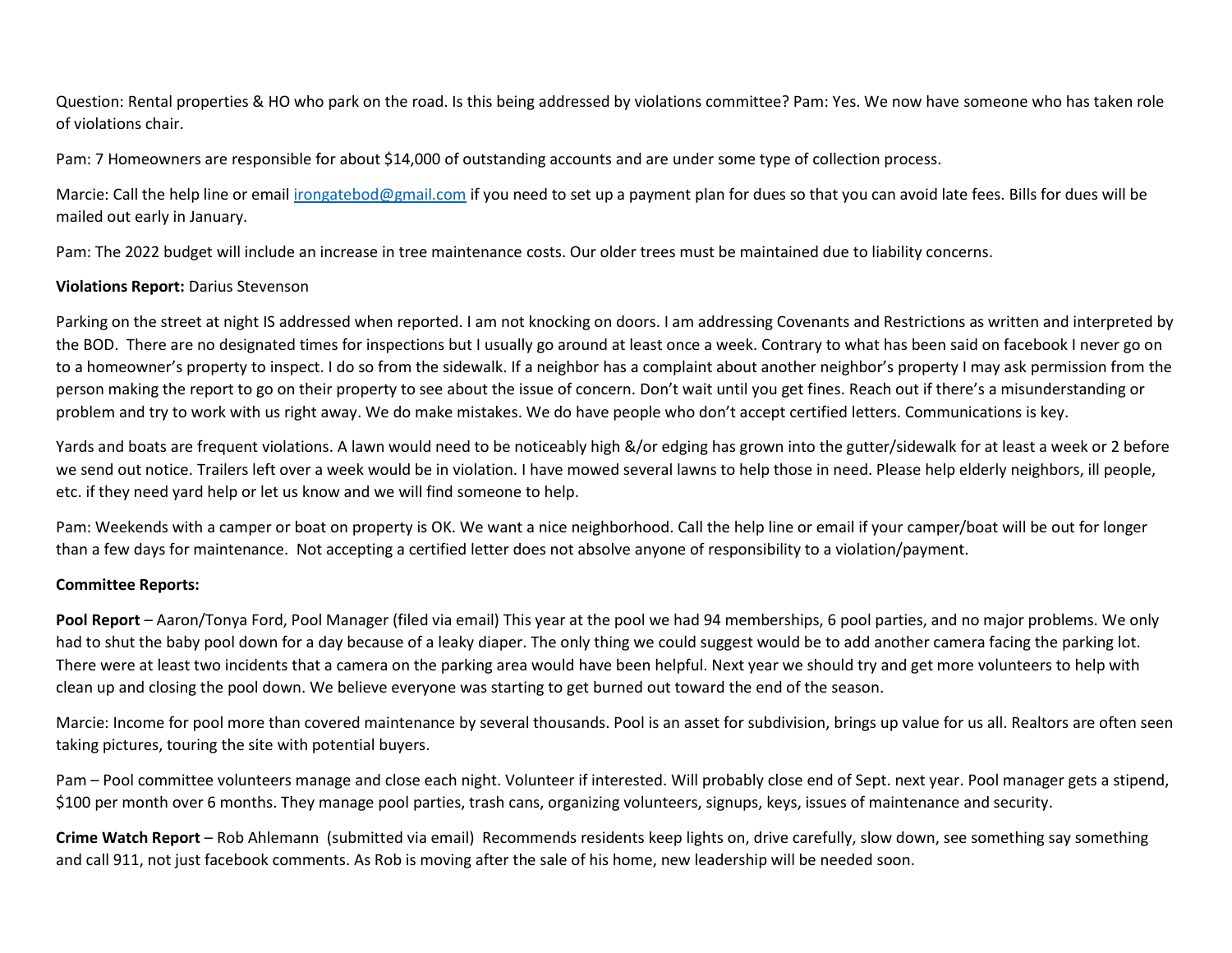Beautification Committee Report – this committee is currently inactive – volunteers needed for entry decorations, landscaping, yard of the month.

**Architectural Review Committee Report** – Chris Ciochetti – submitted via email: I think the ARC is functioning as best it can during these times. As a group both the ARC and the BOD have to be much more understanding when it comes to the timeline of getting major projects completed. The supply chain in the building industry is the worst I have ever seen in my 26 year career. In some cases it is taking months to get material from manufactures which is going to slow down any large projects. In order for quicker approval when submitting a request to the ARC please provide as much info as possible. For instance if submitting to have house painted please be sure to include color description if changing color. If requesting to have trees removed please mark the trees with ribbon and have city/county approval in place when submitting. Out buildings need to match the house color in both siding and roof (if possible).Flowers or bushes do not need approval. Request forms on website, instructions on doc. – prefer email to committee for timely review. Call if questions.

# **Old Business:**

**Audit Results:** (overview from Pam and Marcie) Tom Jeffries cpa and resident completed an audit on a volunteer basis, at no cost to us. He reviewed accounts receivable & payables invoices, contracts, documents to see that all elements were in place. Sentry maintains records & pays invoices, under terms of our contract but we do check behind them monthly for errors. An audit hadn't been done for several years. No major errors or recommendations for changes were made by the auditor. We try to be good stewards of your money. Tom's report will be posted under documents on the Irongate web site.

**Street Lighting**: Pam did research on lighting. Lighting is now managed by two municipalities, Summerville through taxes and Dorchester County through electric bills to homeowners. In order for HOA to manage street lighting HOA would have to cover all costs for lighting in the Dorchester Co section, which would be over \$13,000 per year. Increases in dues would be significant. Homeowners can pay to have a light installed in their own yard. Meanwhile, homeowners attending the HOA meeting can use the dusk to dawn lightbulb provided for additional lighting.

**Boat/RV Storage:** There was interest from last year meeting but no volunteers to follow up with research.

### **2021 Accomplishments:**

Audit

Street Lighting

Park Benches

Little Library

Improvements at Entrance (Fencing, Landscaping, flag replacement) wall repaired, payment from ins. Co is being followed up. The masonry guy did a good job. Pam has his contact information.)

Family Friendly Events

Food trucks (well received by community)

Reduced Accounts Receivable

Roof Maintenance at Pool House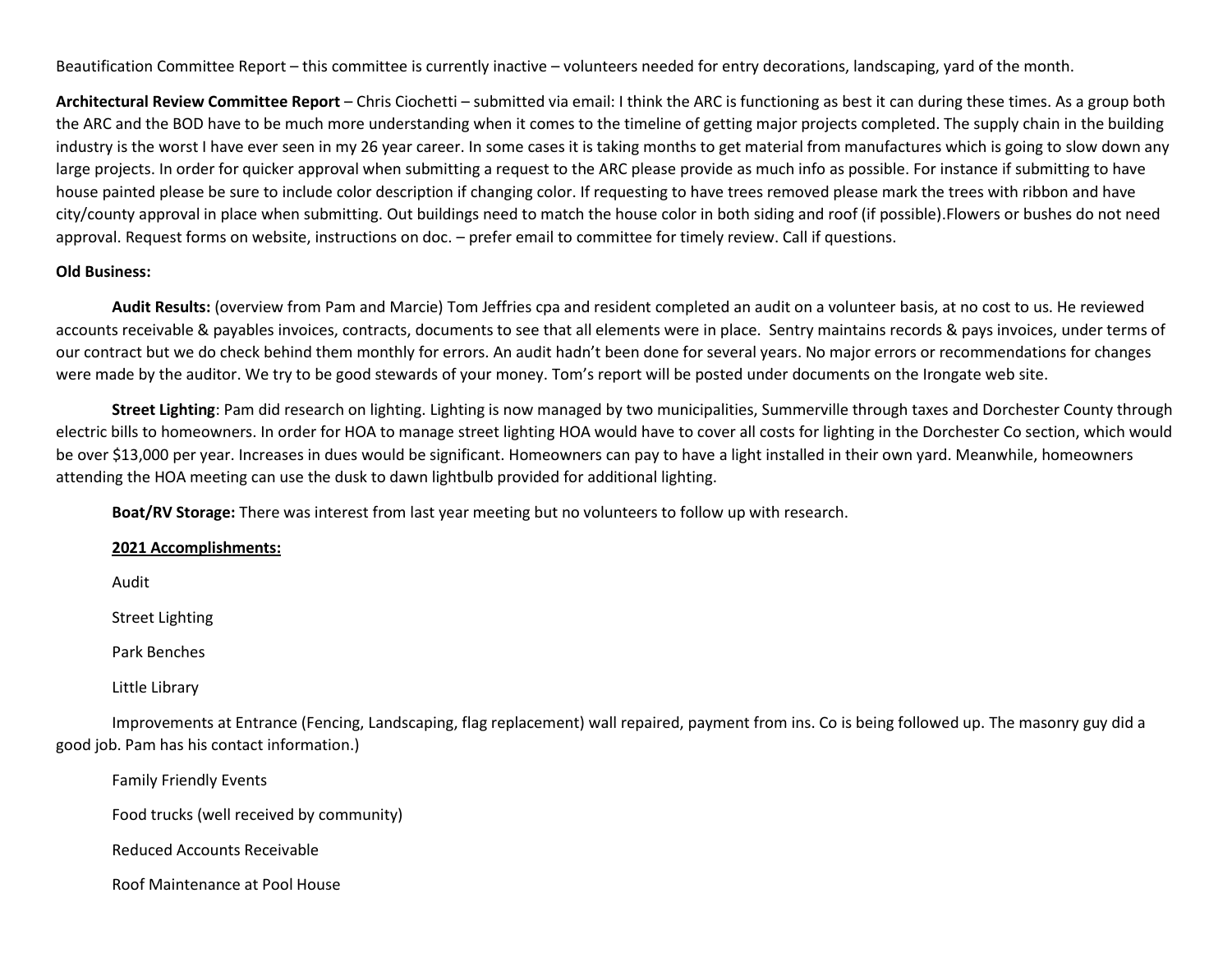Termite Treatment at Pavilion

Oakbrook sign cleaned up at Old Trolley Rd. (landscapers will maintain area)

## **New Business:**

# **Election of Board members**

**Plan to complete fence** along Trolley Road, money set aside, bids being taken

**Saving for the future:** Pam: We expect that dues will be raised by 5.75% to cover increased costs for landscaping, power, etc. and for building up savings for future improvements and maintenance.

**Volunteers needed**: For ARC, Violations, Pool committees

# **Questions and Answers:**

Pam: Facebook and signs are used by the BOD as much as possible for communicating with homeowners. Newsletters have not been written for a while but are coming. Copies will be available at the pavilion.

Marcie: Homeowners should consider submitting their email for communication purposes. This means less print/mail for newsletters. We do not sell our email list.

Pam: I keep the website updated.

106 mulberry Hill: I run a lot on sawbranch trail. There is no sign for Irongate.

Pam: I will call the city about installing a sign. Construction of Berlin G. Myers will also impact access to Sawbranch trail for a few years.

`120 Savannah Round: I heard that the town or county was putting lights on Sawbranch trail. Pam: I have not heard anything about this.

Pam: Bills will come out around the 1<sup>st</sup> of January & will include a 5.75% increase for a new rate of \$154.00 per year. This increase will help cover increases in costs and to build a savings account for improvements. The fence has already been budgeted for. We have been waiting for wood prices to fall before contracting for the fence completion. We are taking bids now. When completed, the fence will be owned & maintained by the adjoining homeowners at their expense.

111 Comingtee Range: Dorchester Co. approved removal of several undersized trees. Work will be done on my Chimney so that I can remove the tarp. Previous repairs did not solve the leaking problem.

112 Newcastle Ct.: How do I volunteer for ARC? Pam: I'll take your contact info. Now or you can call the help line or email.

117 Sumners Alley: I'm looking for recommendations for plumber and hvac repair. I'm new here and was surprised to find that garbage collection is not included in taxes because I'm in Dorchester Co.